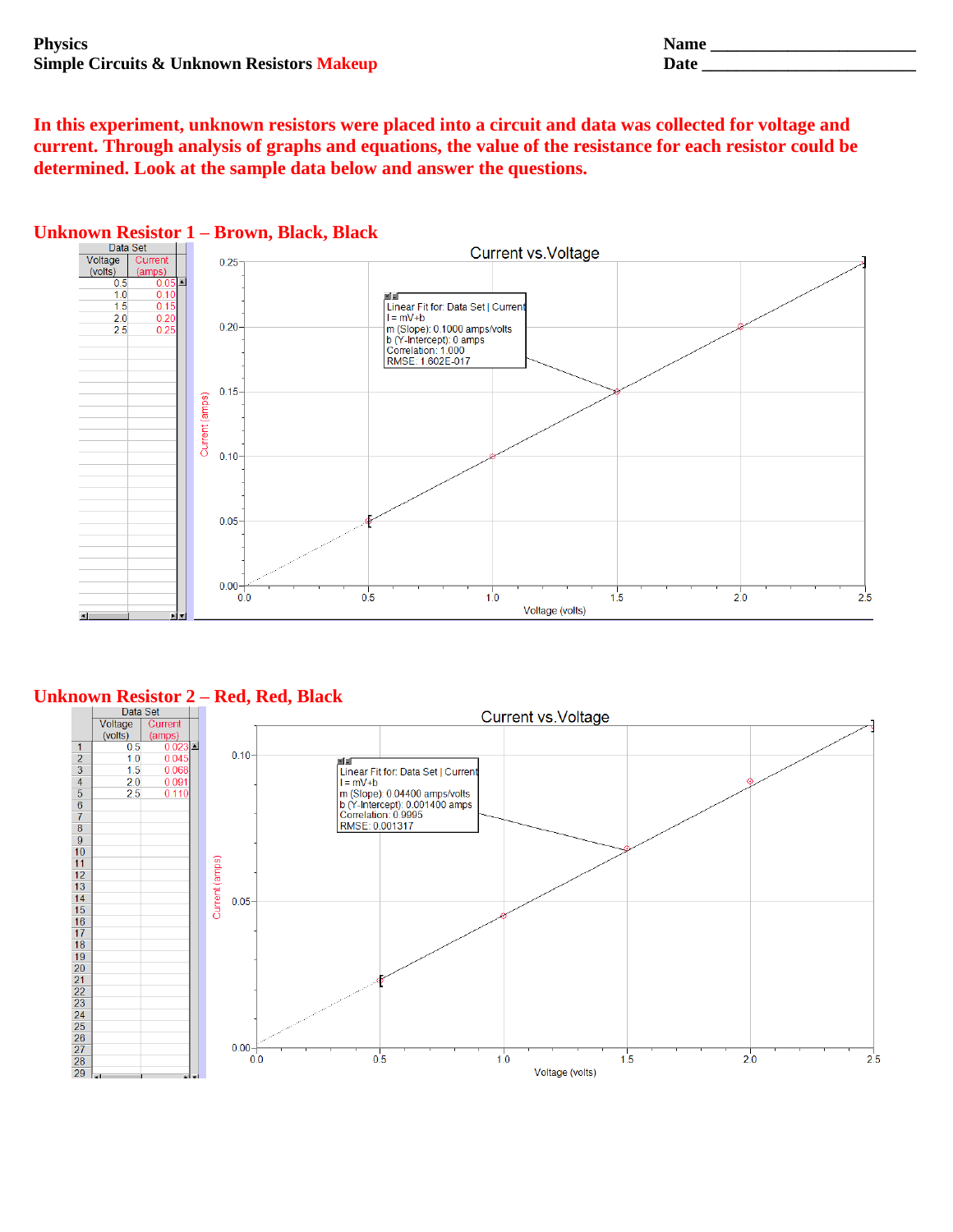# **Unknown Resistor 3 – Orange, Orange, Black**



#### **Post-lab Questions –**

- 1. What is the relationship between the variables on each of the graphs?
- 2. What is the general equation for each of the graphs?
- 3. What are the translated equations for each of the graphs (list 3)?

- 4. Looking at the translated equations, how can you determine the value of the resistance for each resistor?
- 5. Provide the experimental values for the resistance of each resistor: a. Brown, Black Black
	- b. Red, Red, Black
	- c. Orange, Orange, Black
- 6. What would happen to the dependent variable if the independent variable were doubled?